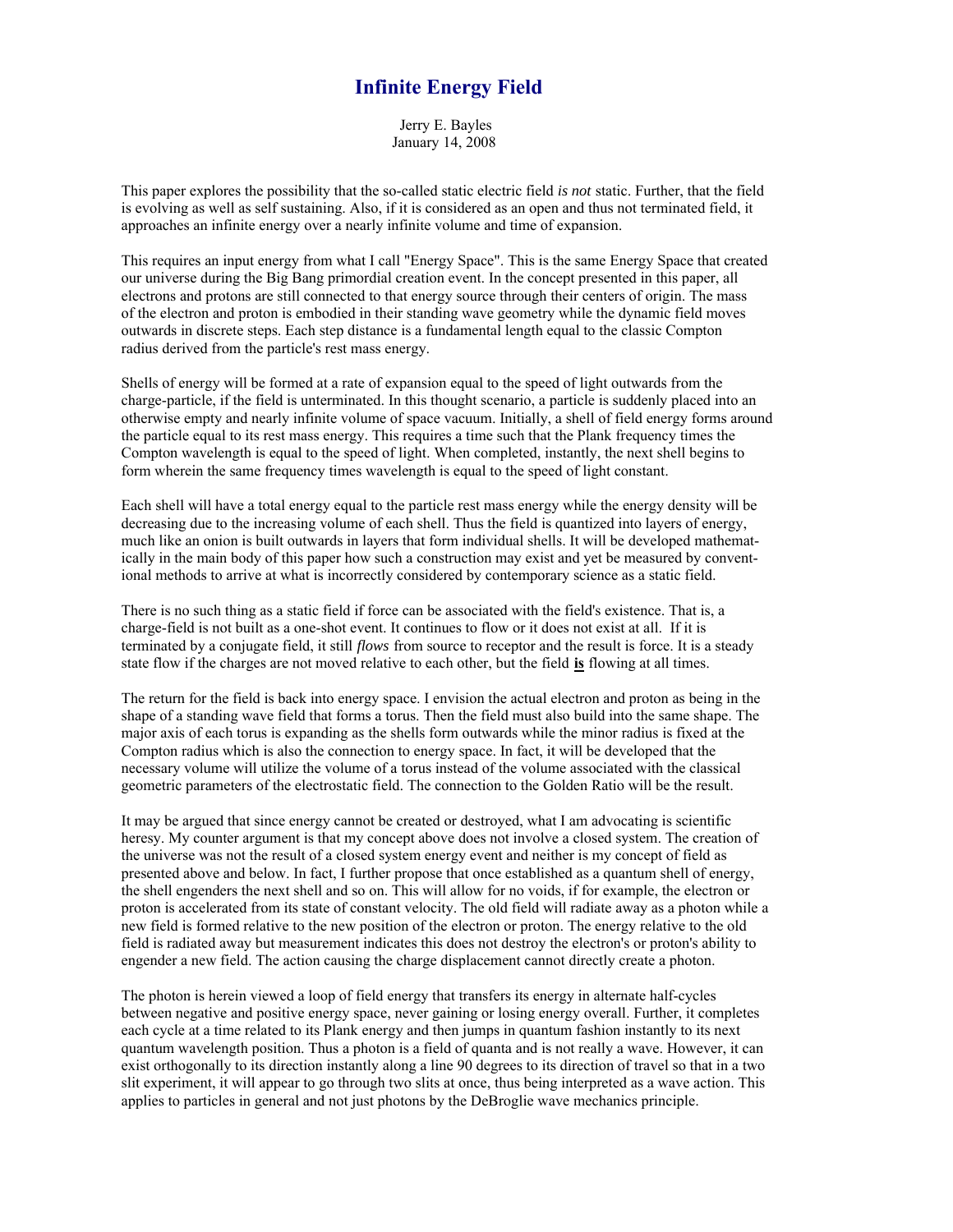The required parameters of calculation in S.I. units are:

$$
l_q := 2.817940920 \cdot 10^{-15} \cdot m \quad q_0 := 1.602177330 \cdot 10^{-19} \cdot \text{coul} \quad \varepsilon_0 := 8.854187817 \cdot 10^{-12} \cdot \frac{\text{farad}}{m}
$$

$$
c := 2.997924580 \cdot 10^{08} \cdot \frac{m}{\text{sec}} \qquad m_e := 9.109389700 \cdot 10^{-31} \cdot \text{kg} \qquad \alpha := 7.297353080 \cdot 10^{-03}
$$

The geneses of the first 10 field layers is established as:  $n := 1, 2... 10$ 

$$
E_p \coloneqq \frac{q_o^2}{16 \cdot \epsilon_o \cdot l_q} \cdot \frac{4}{\pi} \qquad \Delta Vol(n) \coloneqq \left[ 2 \cdot \pi^2 \cdot \left[ (n) \cdot l_q \right]^3 \right] - \left[ 2 \cdot \pi^2 \cdot \left[ (n-1) \cdot l_q \right]^3 \right] \qquad \Delta E_d(n) \coloneqq \frac{E_p}{\Delta Vol(n)} \qquad \text{(1)}
$$

The product of the shell volume times the shell energy density is a constant equal to  $E_p$  above.

| <b>A VOLUME</b>          | $\mathbf{X}$   | A ENERGY DENSITY  | $=$   | SHELL ENERGY CONSTANT, E <sub>n</sub>        |       |
|--------------------------|----------------|-------------------|-------|----------------------------------------------|-------|
| $\Delta \text{Vol}(n) =$ |                | $\Delta E_d(n)$ = |       | $\Delta \text{Vol}(n) \cdot \Delta E_d(n) =$ |       |
| 4.4169795836-10 -43      | m <sup>3</sup> | 1.8535542232.1029 | joule | 8.1871111609-10 -14                          | joule |
| 3.0918857085-10 -42      |                | 2.6479346045-1028 | $m^3$ | 8.1871111609-10 -14                          |       |
| 8.3922612088-10 -42      |                | 9.755548543-1027  |       | 8.1871111609-10 -14                          |       |
| 1.6342824459-10 -41      |                | 5.0096060086-1027 |       | 8.1871111609-10 -14                          |       |
| 2.694357546-10 -41       |                | 3.0386134806-1027 |       | 8.1871111609-10 -14                          |       |
| 4.0194514211-10 -41      |                | 2.0368727727-1027 |       | 8.1871111609-10 -14                          |       |
| 5.6095640712-10 -41      |                | 1.4594915143-1027 |       | 8.1871111609-10 -14                          |       |
| 7.4646954963-10 -41      |                | 1.0967776469-1027 |       | 8.1871111609-10 -14                          |       |
| 9.5848456964-10 -41      |                | 8.5417245308-1026 |       | 8.1871111609-10 -14                          |       |
| 1.1970014672-10 -40      |                | 6.8396834804-1026 |       | 8.1871111609-10 -14                          |       |
|                          |                |                   |       |                                              |       |

What will be developed is that the energy measured at increasing distances from the source falls off as  $1/r$ which agrees with classic physics measurements. However, the quantized method will arrive at the same conclusion by taking into account a variable area torus interface that will yield the same results as the classic method utilizing a constant area probe at increasing distances.

Thus, the field is quantized into shells of constant energy, each being a width equal to the classic radius of the electron. This relates to the Heisenberg expression ∆**E x** ∆**T = h** so that the field frequency related to the rest mass energy of the electron does not degenerate with distance. For a so called static field, a degenerate frequency or energy field by ∆**E = h**∆**f** would amount to destruction of energy which is not allowed since **energy in a closed system (or established shell in this case) cannot be created or destroyed**.

In the classic sense, since a *continuous* field of decreasing energy per unit volume with increasing distance is assumed, this would amount to a decreasing amount of energy in a linear fashion and thus radiation of the field in the form of  $\Delta E = h \Delta f$ .

It is therefore likely that in the quantized theory presented herein, if we consider the field that reaches outwards from a single electron into an infinitely large unterminated space vacuum, where also the electron is suddenly created in that same isolated space, the total field created over time approaches an infinite energy. Finally, it is also my proposal that the energy that creates the electron and proton field via the geometry of the related torus comes from the same infinite energy space that created the original Big Bang.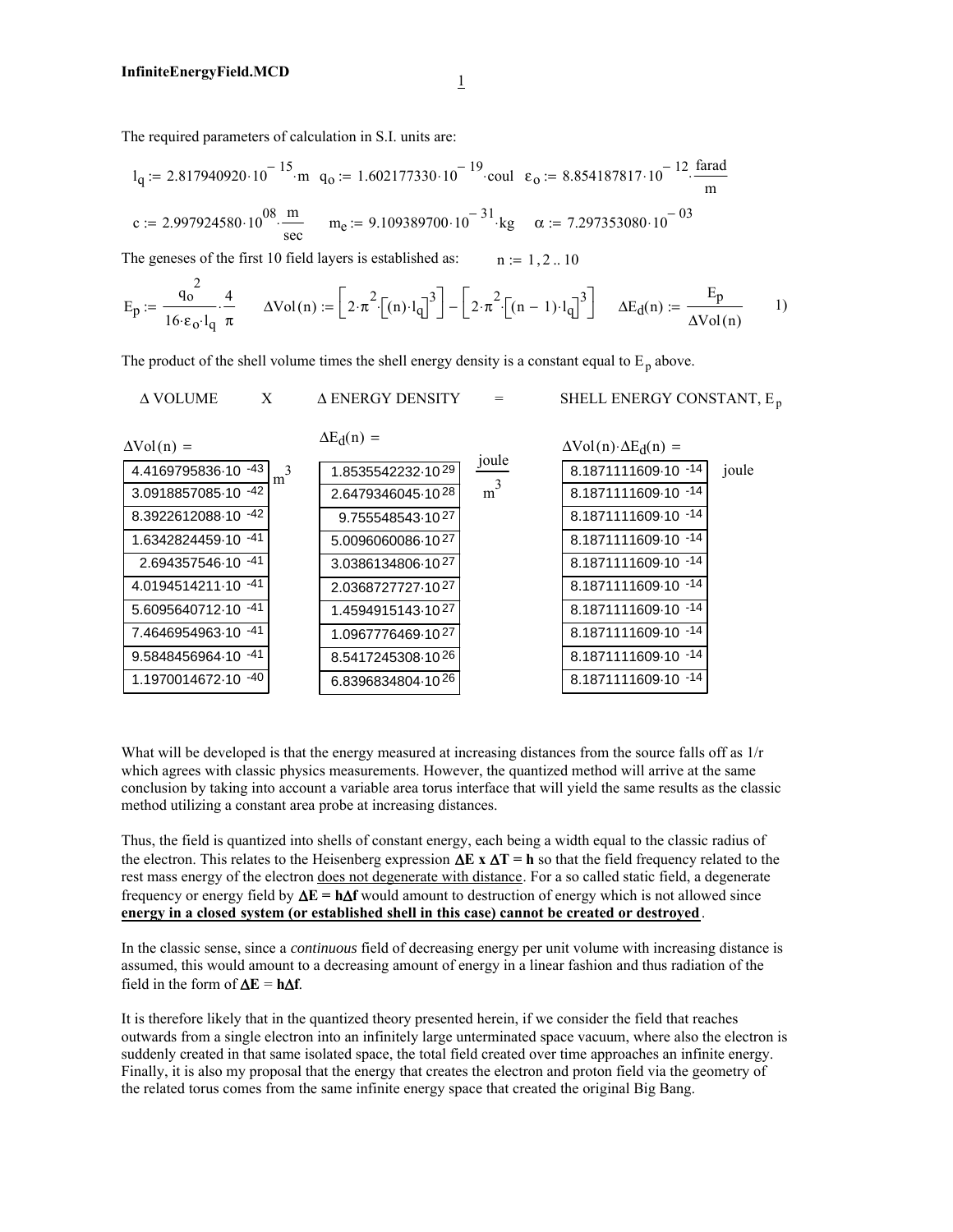In this work, ∆torus volume divided into energy potential yields ∆energy density as shown below:

$$
\frac{\left(\frac{q_0^2}{16 \cdot \epsilon_0 \cdot l_q}\right)\left(\frac{4}{\pi}\right)}{\left(2 \cdot \pi^2 \cdot l_q^3\right)}
$$
 simplifies to  $\frac{1}{8} \cdot \frac{q_0^2}{\left[\pi^3 \cdot \left(\epsilon_0 \cdot l_q^4\right)\right]}$  equals energy density  $\frac{q_0^2}{\left[8 \cdot \pi^3 \cdot \left(\epsilon_0 \cdot l_q^4\right)\right]}$  3)

A variable *major radius* torus ring is formed as shown in the below equation. The area of a torus is given as 4 times  $\pi^2$  times the variable major radius n(l<sub>q</sub>) times the minor radius l<sub>q</sub>. The variable (n) increases the classic electron radius by whole integer steps to form the increasing major radius. This increases the major (circular) radius of the energy torus accordingly. The constant  $4/\pi$  is shown as a part of the total particle/field geometry and also yields a fundamental angle related to most all natural growth processes.

Ionized Hydrogen would build an energy field, via the proton torus geometry connection to energy space, greater than the atomic form would allow in the closely terminated atomic form. When the proton recaptures the electron, a great deal of energy stored in the expanded field would suddenly be released.

Below is shown a comparison of the conventional expectation field energy measurement  $\Delta E_p(n)$  compared to the area gated form  $\Psi_e(n)$  involving the added terms related to the square root of the golden ratio (4/ $\pi$ ) and the increasing major torus radius  $(n'l_q)$  multiplied by the electron classic minor radius  $(l_q)$ .

$$
\Delta E_p(n) := \frac{q_o^2}{16 \cdot \epsilon_o \cdot (n \cdot l_q)} \cdot \frac{4}{\pi} \qquad \Psi_e(n) := \Delta Vol(n) \cdot \Delta E_d(n) \cdot \left[ \frac{\left(\frac{4}{\pi}\right) \cdot \pi^2 \cdot l_q^2}{\left(\frac{4}{\pi}\right) \cdot \pi^2 \cdot (n \cdot l_q) \cdot (l_q)} \right] \tag{4}
$$

| $\Delta E_p(n) =$                       | $\Psi_e(n) =$                            | The above equation                                |
|-----------------------------------------|------------------------------------------|---------------------------------------------------|
| 8.1871111609-10 -14<br>$-2$<br>kg m sec | 8.1871111609-10 -14<br>$\text{kg m}$ sec | does not cancel like<br>terms to illustrate the   |
| 4.0935555804-10 -14                     | 4.0935555804-10 -14                      | possible geometry of                              |
| 2.7290370536-10 -14                     | 2.7290370536-10 -14                      | the field related to the                          |
| 2.0467777902-10 -14                     | 2.0467777902-10 -14                      | golden ratio. The terms<br>inside of the above    |
| 1.6374222322-10 -14                     | 1.6374222322-10 - 14                     | equation's bracket                                |
| 1.3645185268-10 -14                     | 1.3645185268-10 -14                      | derive a ratio of the                             |
| 1.1695873087-10 -14                     | 1.1695873087-10 -14                      | increasing torus area in<br>the denominator       |
| 1.0233888951-10 -14                     | 1.0233888951-10 -14                      | divided into a fixed                              |
| 9.0967901787-10 -15                     | 9.0967901787-10 -15                      | probe area correspon-                             |
| 8.1871111609-10 -15                     | 8.1871111609-10 -15                      | ding to the fixed area of<br>a measurement of the |
|                                         |                                          | field.                                            |

The first 1000 classic  $(l_q)$  electron quantum radii field layers will yield the total summation of energy:

n := 1,2..1000 
$$
\Psi \text{pot}_{e}(n) := \Delta \text{Vol}(n) \cdot \Delta E_{d}(n)
$$
  
\n
$$
\sum_{n} \Psi \text{pot}_{e}(n) = 8.1871111609 \times 10^{-11} \text{ joule}
$$
 5)

Obviously, the field cannot be static, as the above analysis shows.  $E_e := m_e c^2$   $E_e = 8.187111168 \times 10^{-14}$  joule 6) Note that the electron rest mass energy is given as: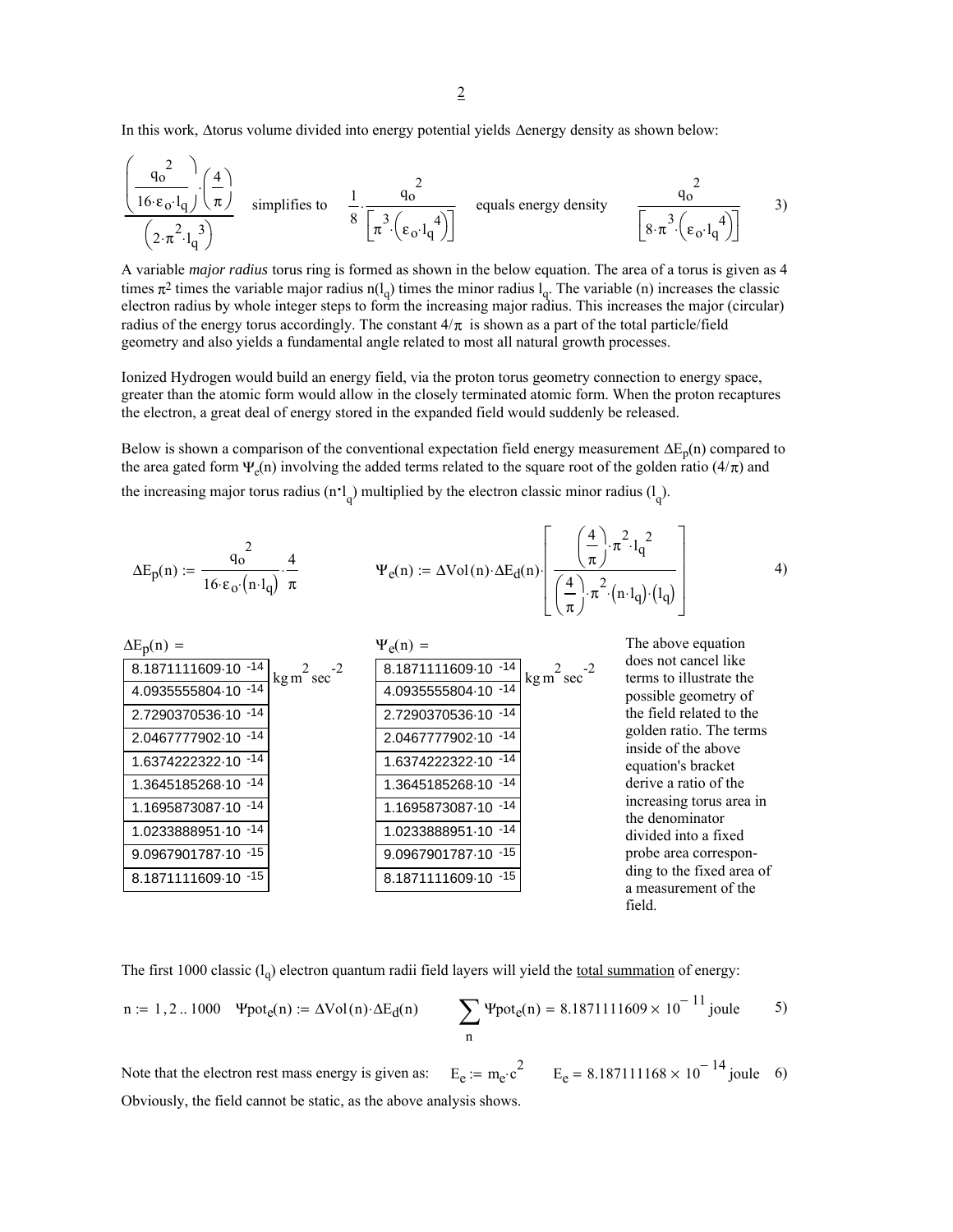Now let: 
$$
h := 6.626075500 \cdot 10^{-34}
$$
 joule-sec and  $Ed_{torus} := \frac{q_0^2}{\left[8 \cdot \pi^3 \left(\epsilon_0 \cdot l_q^4\right)\right]}$  (7)

Energy density times the velocity of light yields the Poynting vector power of:

$$
S := Ed_{torus} \cdot c \cdot \alpha
$$
 or, 
$$
S = 4.0550046645 \times 10^{35} \frac{\text{watt}}{\text{m}^2}
$$
 (Alpha ( $\alpha$ ) reduces c to the velocity of the n1 orbital of Hydrogen.)

Let the Compton electron 'time' be stated as:

$$
t_e := \frac{h}{m_e c^2}
$$
  $t_e = 8.0933009996 \times 10^{-21} \text{ sec}$  9)

Finally, allowing for a *time x area gate* to be applied to the tremendous Poynting vector power above:

$$
E := (S) \cdot t_e \cdot \pi \cdot l_q^2
$$
  $E = 8.1871112279 \times 10^{-14}$  joule = electron rest mass energy. 10)

The utilization of t<sub>e</sub> signifies that the electron *pulses* or gates energy from energy space into expanding and thus sequential field layers at the rate of the inverse of the time of  $t_e$ . This approximates an onion skin appearance to the field if an onion were shaped like a torus.

## **The torus shape of the field and of the source electron and proton is arrived at as shown below.**

The contemporary or classic form of the electron field arrives at an energy density equation of:

$$
E_d = \frac{1}{2} \cdot \varepsilon_o \cdot E_v^2
$$
 where  $E_v$  is the field in volts/meter:  $E_v = \frac{q_o}{4 \cdot \pi \cdot \varepsilon_o \cdot r^2}$  [1]

The:

en: 
$$
E_d = \frac{1}{2} \cdot \epsilon_0 \cdot \left(\frac{q_0}{4 \cdot \pi \cdot \epsilon_0 \cdot r^2}\right)^2
$$
 simplifies to  $E_d = \frac{q_0^2}{32 \cdot \pi^2 \cdot \epsilon_0 \cdot r^4}$  (= Classic field.)

$$
\frac{32 \cdot \pi^2 \cdot \epsilon_0 \cdot l_q^4}{8 \cdot \pi^3 \cdot (\epsilon_0 \cdot l_q^4)} \qquad \text{simplifies to:} \qquad \frac{4}{\pi} \qquad \text{This is very close to the square root of thegolden ratio which is ubiquitous in the designand growth of natural processes.} \qquad \qquad (13)
$$

The  $4/\pi$  form for the volume ratios of the classic field to the quantum torus field reveals a field that is the basis of unlimited energy by revealing an *evolving* quantum torus structured field instead of a static field.

Therefore, the following is postulated: The universe is not static, since it is expanding. It is growing, or evolving. As a result, it is not a closed system. It has been said, "As above, so below!" Then it should be no surprise to find that the basic particles, such as the electron and proton, are not separate from the same energy field that not only created all matter but drives the universe to expand as well.

This takes us all the way back to my first publication involving my electrogravitational field theory. This work is titled "*Electrogravitation As A Unified Field Theory*," Chapter 1, specifically, pages 8 through 9. Therein I developed the torus model of the electron and the math that supported that conclusion. This work is available for free downloading in Adobe Acrobat PDF format at: http://www.electrogravity.com.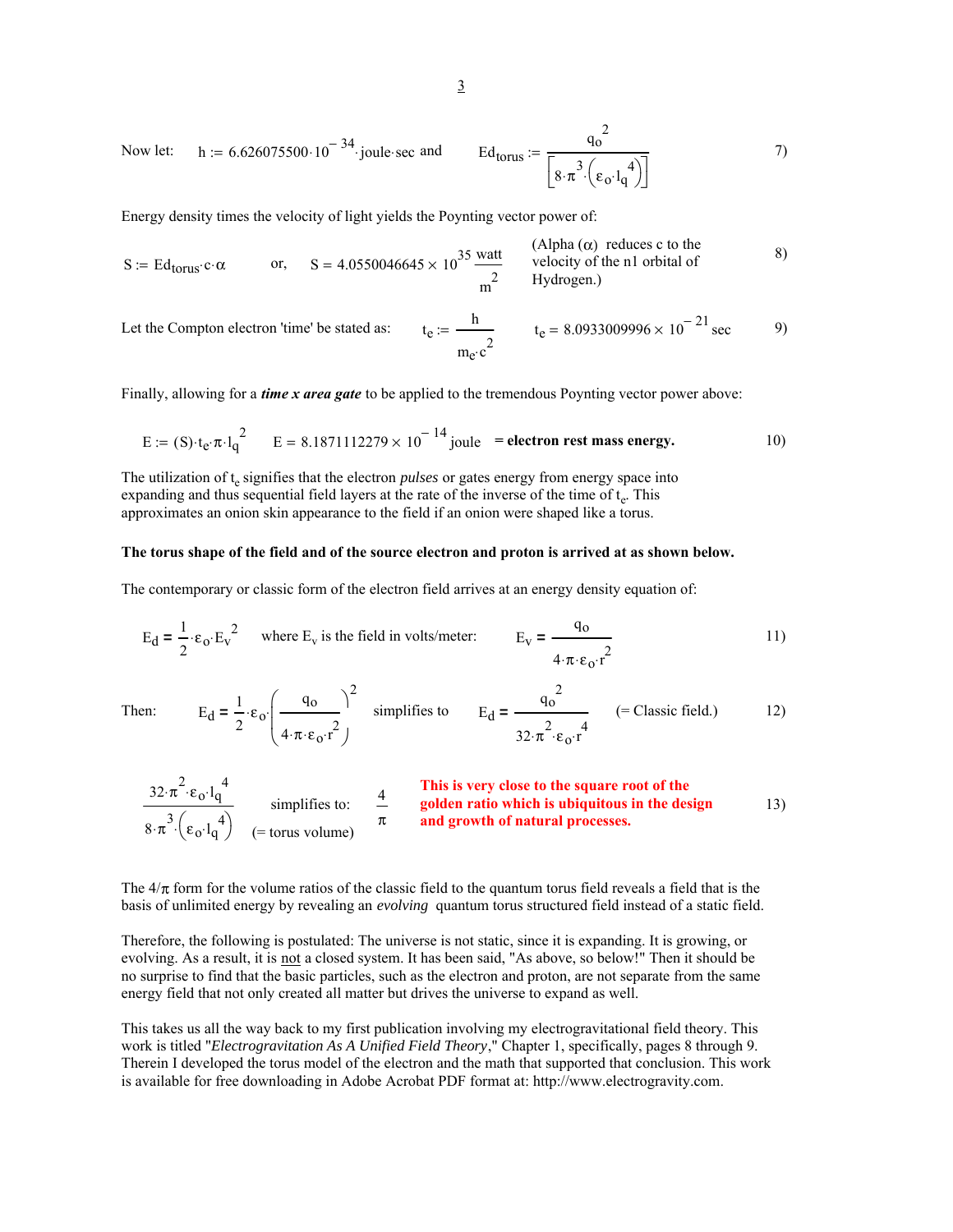For the case of the magnetic field, the electron or proton is first considered as moving along a circular (helix) path in that infinite space vacuum mentioned above. Its rate of inline progress related to its distance of rotation is connected to the  $4/\pi$  ratio as outlined above. It is continually creating a magnetic field relative to its charge and velocity. No energy is applied to the electron to aid its motion since it began its existence and yet, the magnetic field is building outwards along the path of the moving charge. It is obvious that this cannot be a static energy scenario even for the simple case of linear non-accelerated motion. As the electron or proton continues to build the field, the electron or proton does not lose any rest mass or charge in the process, but simply continues to generate more magnetic and electric field layers as it moves along.

Now if we accelerate the isolated charge-particle, the field forms a photon and radiates away. Yet, the charge-particle's rest mass energy does not crease to exist or even in the least diminish. Further, the charge associated with that particle does still exist and it also continues to create more field energy without itself being in the least diminished. The 'push' that accelerated the charge creates a rift in the field that will be selfhealing. Finally, it is a physical force apart from the rest mass or charge of the particle itself.

Thus, we must conclude that considering a charge field as being 'static' is incorrect. Therefore, a field associated with charge is most likely a *dynamic energy*, capable of *evolving over time*. As a result, the field associated with particle charge is likely supported from the same energy space that created the universe.

Even energy space may be viewed as a torus structure. In fact, it has been suggested by some that our universe may also be a torus structure.

If an observer is standing inside of a torus so that the observer is looking along the axis of the torus, we can imagine that the rotation of the torus wall is moving clockwise as the observer sees it. Now, if the observer is turned 180 degrees in the opposite direction, the wall of the torus will appear to be moving counterclockwise. Then we can ascribe these two different viewpoints as not only positive and negative time but also positive and negative energy, respectively. As a result, the same energy space in the form of a torus can have the economy of exhibiting either positive and negative energy (and time) depending on the orientation of the observer when entering or connected to that space.

Then, field energy may be considered as a connection to torus energy space via the center of the electron or proton, wherein a single half cycle is allowed, either positive or negative according to the direction of the connection inside of the torus. A photon however, alternates in successive half cycles between 'positive' and 'negative' energy space by continually flipping its orientation in the torus geometry of energy space. The net photon energy yields no rest mass energy. However, at any instant, energy related to quantum frequency by  $E = hf$  must exist. Charge, on the other hand, is associated with rest mass energy since the field is monopolar in energy sign and time with respect to direction of orientation along the axis in torus energy space. The direction of this torus axis connection must be considered as defining the spin of the charge-particle and as a result, the possible orientations in a quantum sense must be finite.

A half-cycle is equal to  $\pi$  radians = 180 degrees and the angle of rise of the great Pyramid at Giza is equal to the atan( $4/\pi$ ). It has been suggested by some investigators that the Great Pyramid holds a secret that is key to the construct of the universe and also that the Great Pyramid is perhaps as old as 12,000 years or more. The Sphinx may also fall into this category of being far older than contemporary research is able to admit.

The above conceptual view of so-called static fields actually being dynamic and capable of growing to infinite energies in an unterminated scenario is stunningly different than contemporary science will allow us to believe.

If we are to believe that the entire universe was suddenly created from an incomprehensible amount of energy, it is natural to conceive of matter still being connected to that same beginning source, albeit in a much more subtle way. That concept demands growth of structure small as well as large and thus the field energy cannot 'rest' in a static form, and if allowed to grow unterminated, will grow to infinite proportions according to the summation of increasing layers of energy over all time. Contemporary science's measurement of the field amounts to a blind man placing a stick into a steadily moving current of water. He will say, "here is a force! I can feel it against my measuring stick!" He will not see the steady movement of the river. He may rationally conclude that the force must be a 'static' force if it does not change with time.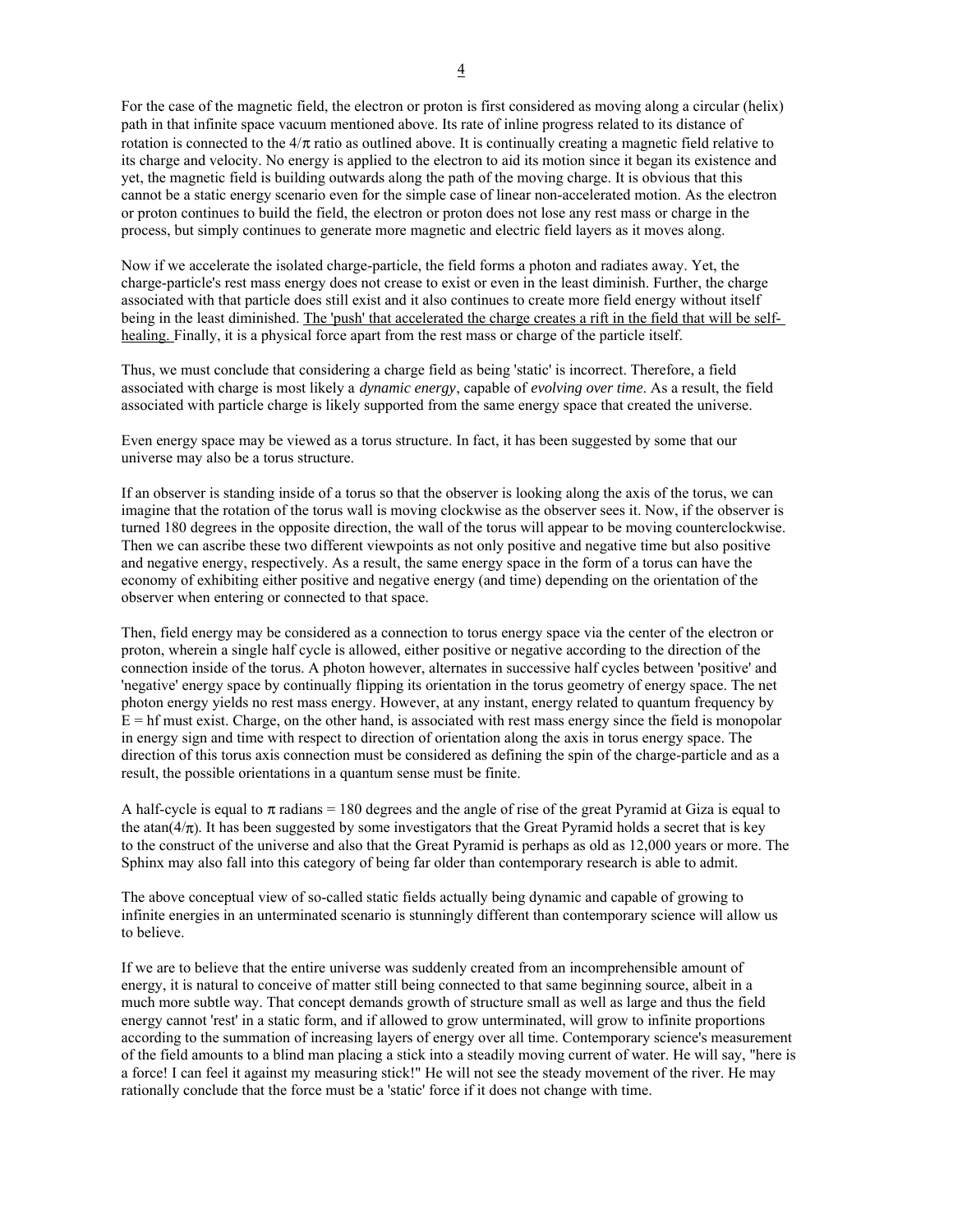## **The Quantum Magnetic Field:**

It is developed below that the quantum magnetic field related to unchanging velocity of a charge in open space is far weaker than the corresponding electric field as developed above. The energy density is correspondingly much less for the magnetic field than for the electric field per unit of volume. For a photon, it is established that the energy density for both the electric and magnetic fields are equal. However, this is for the case of a photon or electromagnetic wave wherein the fields were born of accelerating charges and thus give rise to sympathetic and equal energy density field structures.

The case for the isolated and non-accelerated charge's magnetic field genesis is given below. The magnetic expression is based on the least quantum velocity related to what I call the least quantum electrogravitational energy equal to 10.03224805 Hz This frequency and energy is fundamental to my theory of electrogravitational action Firstly, the necessary parameters for calculation are stated:

$$
f_{LM} := 1.003224805 \cdot 10^{01} \cdot Hz \qquad \mu_0 := 4 \cdot \pi \cdot 10^{-07} \cdot \frac{henry}{m} \qquad \mu_0 = 1.2566370614 \times 10^{-6} \frac{henry}{m} \qquad 14)
$$

$$
V_{LM} := \sqrt{\frac{h \cdot f_{LM}}{m_e}} \quad \text{or,} \quad V_{LM} = 0.0854245461 \, \text{m} \, \text{sec}^{-1} \tag{15}
$$

The potential magnetic energy related to  $V_{LM}$  at the classic radius of the electron is therefore:

$$
E_{LM} := \left(\frac{\mu_0 \cdot q_0^2}{4 \cdot \pi \cdot l_q}\right) \cdot \left(V_{LM}\right)^2 \qquad E_{LM} = 6.6474432951 \times 10^{-33} \text{ joule}
$$

Next we determine the magnetic flux energy density **B** at the classic radius as follows:

First, the  $E_{LM}$  energy above is set equal to the equation that includes  $B_{LM}$  at the same classic radius. Then Mathcad's symbolic equation solver is utilized to find the expression that solves for the magnetic flux density, **B<sub>LM</sub>**. We will then utilize the usual basic equation  $E_d = B^2/2\mu_0$  to find the magnetic field energy density.

$$
\left(\frac{\mu_0 \cdot q_0^2}{4 \cdot \pi \cdot l_q}\right) \cdot \left(V_{LM}\right)^2 = (q_0) \cdot \left(V_{LM}\right) \cdot \left(B_{LM}\right) \cdot \left(l_q\right) \quad \text{has solution(s):} \quad \mu_0 \cdot \frac{q_0}{\left(4 \cdot \pi \cdot l_q^2\right)} \cdot V_{LM} \tag{17}
$$
\n
$$
[qvBl_q \text{ Equal to force x distance} = \text{work}]
$$

 $\mathcal{L}$ 

Finally:  
\n
$$
B_{LM} := \mu_0 \cdot \frac{q_0}{\left(4 \cdot \pi \cdot l_q^2\right)} \cdot V_{LM}
$$
\n
$$
B_{LM} = 172.3572258209 \text{ tesla}
$$
\n
$$
B_{L} = 172.3572258209 \text{ tesla}
$$
\n
$$
A \text{lso:} \qquad 1 \cdot \text{tesla} = 1 \frac{\text{volt} \cdot \text{sec}}{m^2}
$$
\n
$$
18)
$$

Comparing the above magnetic energy density to the electric field energy density:

Magnetic Energy Density

$$
Em_d := \frac{B_{LM}^2}{2 \cdot \mu_0}
$$
  $Em_d = 1.1820045025 \times 10^{10} \frac{\text{joule}}{m^3}$  (19)

It is immediately apparent that the magnetic field that arises from the least quantum electrogravitational velocity is much weaker than the quantum electric field when non-accelerated charge motion is concerned. This least quantum magnetic field is also associated with the observable gravitational reaction as well. Note that **V<sub>LM</sub>** is a least quantum constant angular 'velocity' and is therefore related to constant angular momentum in the quantum sense as in the Heisenberg expression **mvr =inh/2**π.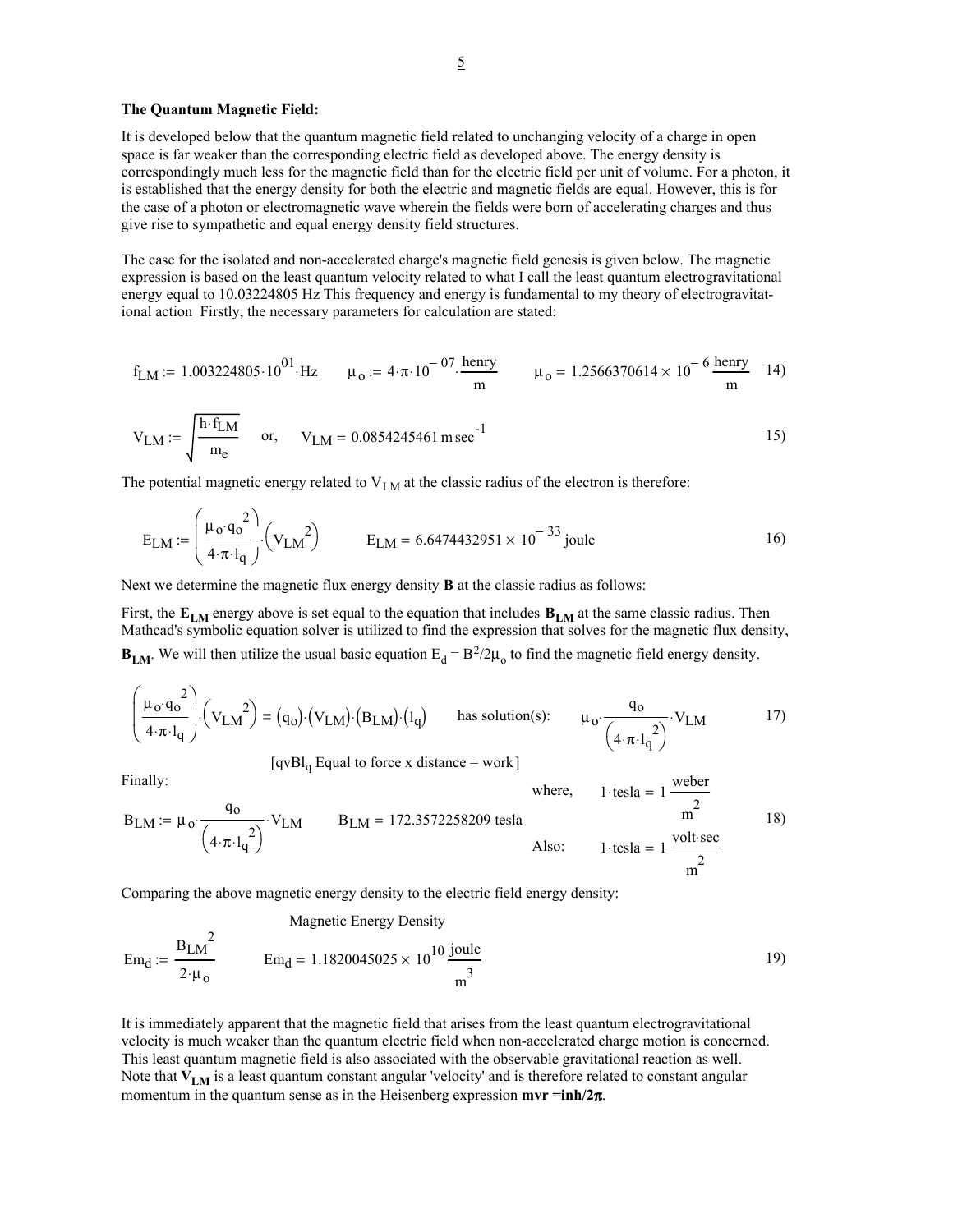The volume is solved for below related to the magnetic field potential energy divided by the magnetic field energy density as shown above.

Volume = 
$$
\frac{E_{LM}}{Em_d}
$$
  
\nThen:  
\n
$$
\frac{\left[\left(\frac{\mu_0 \cdot q_0^2}{4 \cdot \pi \cdot l_q}\right) \cdot \left(V_{LM}^2\right)\right]}{\left[\left(\frac{\mu_0 \cdot q_0}{4 \cdot \pi \cdot l_q^2}\right) \cdot V_{LM}\right]^2\right]} = \frac{E_{LM}}{\sin \phi
$$
\nsimplifies to\n
$$
\left(8 \cdot \pi \cdot l_q^3\right) = 20
$$
\n
$$
= \frac{B_{LM}^2}{2 \cdot \mu_0}
$$

The ratio of the above classic volume to the torus volume volume expression is:

 $\overline{ }$ 

$$
\frac{8 \cdot \pi \cdot l_q^3}{2 \cdot \pi^2 \cdot l_q^3}
$$
 simplifies to  $\frac{4}{\pi}$  (21)

The contemporary classical form of expressing electric field energy potential divided by energy field density is shown in the following expression:

| $q_0^2$ | Electric Field Energy Potential<br>4· $\pi \cdot \epsilon_0 \cdot l_q$ | which is the same volume we arrived at<br>simplifies to<br>22) |       |       |       |       |       |       |       |       |       |       |       |       |       |       |       |       |       |       |       |       |       |       |       |       |       |       |       |       |       |       |       |       |       |       |       |       |       |       |       |       |       |       |       |       |       |       |       |       |       |       |       |       |       |       |       |       |       |       |       |       |       |       |       |       |       |       |       |       |       |       |       |       |       |       |       |       |       |       |       |       |       |       |       |       |       |       |       |       |            |
|---------|------------------------------------------------------------------------|----------------------------------------------------------------|-------|-------|-------|-------|-------|-------|-------|-------|-------|-------|-------|-------|-------|-------|-------|-------|-------|-------|-------|-------|-------|-------|-------|-------|-------|-------|-------|-------|-------|-------|-------|-------|-------|-------|-------|-------|-------|-------|-------|-------|-------|-------|-------|-------|-------|-------|-------|-------|-------|-------|-------|-------|-------|-------|-------|-------|-------|-------|-------|-------|-------|-------|-------|-------|-------|-------|-------|-------|-------|-------|-------|-------|-------|-------|-------|-------|-------|-------|-------|-------|-------|-------|-------|-------|-------|-------|-------|-------|------------|
| $q_0^2$ | Supplifies to<br>32· $\pi^2 \cdot \epsilon_0 \cdot l_q^4$              | Electric Field Energy Density                                  | first | first | first | first | first | first | first | first | first | first | first | first | first | first | first | first | first | first | first | first | first | first | first | first | first | first | first | first | first | first | first | first | first | first | first | first | first | first | first | first | first | first | first | first | first | first | first | first | first | first | first | first | first | first | first | first | first | first | first | first | first | first | first | first | first | first | first | first | first | first | first | first | first | first | first | first | first | first | first | first | first | first | first | first | first | first | first | first | first </td |

The reason the beginning analysis utilized the volume of a torus is so that equation (10) above would arrive at the correct energy for the rest mass energy of the electron. If the strict classical non-torus form of volume is used, the electric field energy will be lower than required to arrive at the correct rest mass energy for the electron by  $1/(4/\pi)$ . This was the fundamental reason why the electron was ascribed the geometry of a torus in my beginning works as well as present field analysis. Utilizing the torus energy density, the torus volume is shown for the electric field as shown below:

$$
\frac{\left(\frac{q_0^2}{4 \cdot \pi \cdot \varepsilon_0 \cdot l_q}\right)}{\left[\frac{q_0^2}{8 \cdot \pi^3 \cdot \left(\varepsilon_0 \cdot l_q^4\right)}\right]}
$$
 simplifies to  $2 \cdot \pi^2 \cdot l_q^3$  This is the area of a circle times a circumference through the axis of rotation of that same circle.

Then we may find the energy density expression that relates to the quantum magnetic field torus as we did for the electric field above.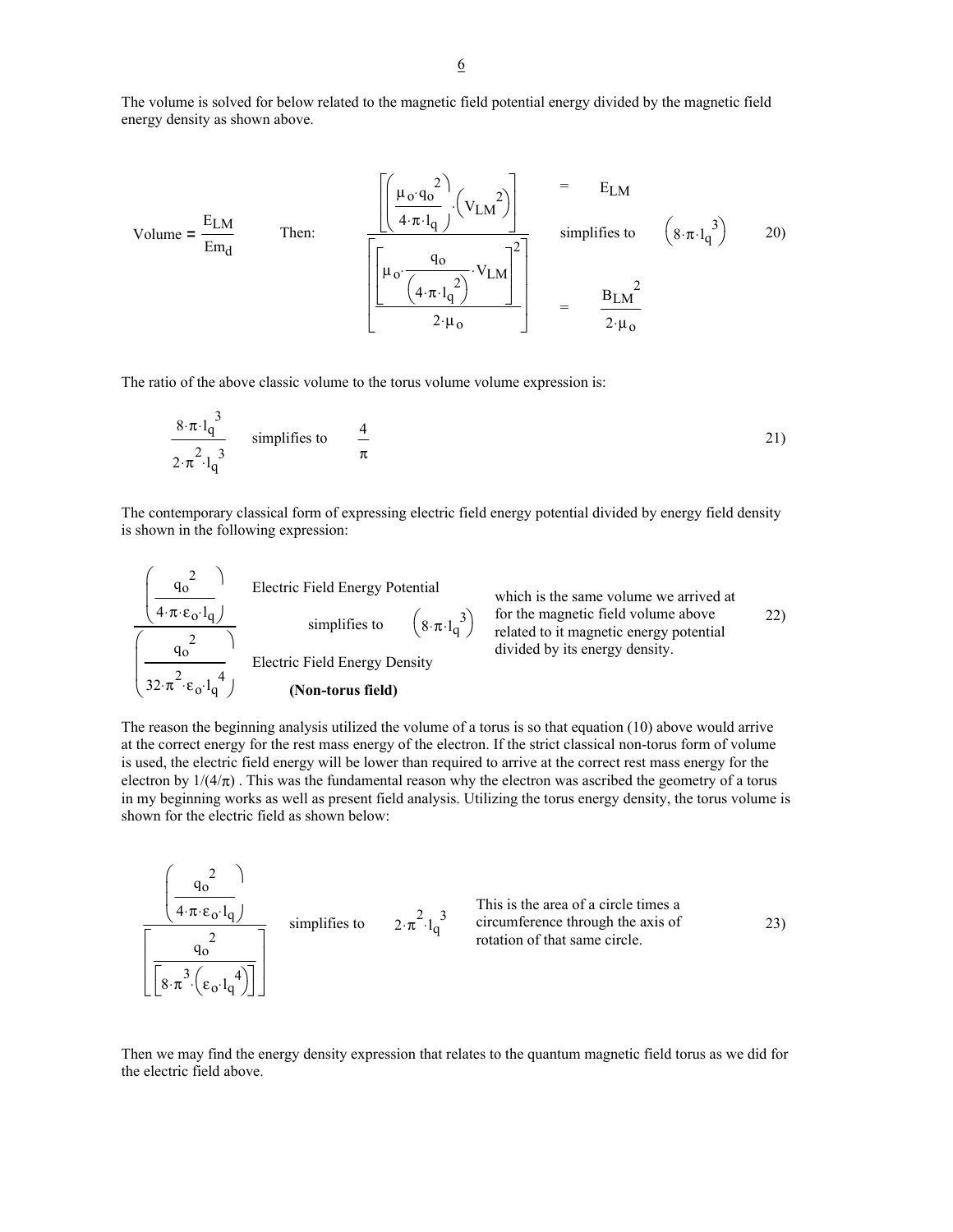$$
\frac{\left(\frac{\mu_0 \cdot q_0^2}{4 \cdot \pi \cdot l_q}\right) \cdot \left(V_{LM}\right)}{2 \cdot \pi^2 \cdot l_q^3}
$$
 simplifies to 
$$
\frac{\mu_0 \cdot q_0^2}{\left(8 \cdot \pi^3 \cdot l_q^4\right)} \cdot V_{LM}^2 = 1.5049748746 \times 10^{10} \frac{\text{joule}}{\text{m}^3}
$$

which is similar to the electric field energy density of equation  $(3)$  above of:

$$
25)
$$

2

 $\left[8\cdot\pi^3\left(\epsilon_0\cdot l_q^4\right)\right]$ 

Then let the torus form of energy density be stated below as:

$$
Emt_d := \frac{\mu_0 \cdot q_0^2}{\left(8 \cdot \pi^3 \cdot l_q^4\right)} \cdot V_{LM}^2 \qquad \text{or,} \qquad Emt_d = 1.5049748746 \times 10^{10} \frac{\text{joule}}{\text{m}^3} \tag{26}
$$

The ratio of the torus electric field energy density to the torus magnetic field energy density is:

$$
\frac{\left[\frac{q_o^2}{\left[8 \cdot \pi^3 \cdot \left(\epsilon_o \cdot l_q^4\right)\right]}\right]}{\left[\frac{\mu_o q_o^2}{\left(8 \cdot \pi^3 \cdot l_q^4\right)}\right]}
$$
 simplifies to  

$$
\frac{1}{\left[\epsilon_o \cdot \left(\mu_o \cdot V_{LM}^2\right)\right]} = 1.2316180518 \times 10^{19}
$$
 27)  

$$
\frac{\mu_o q_o^2}{\left(8 \cdot \pi^3 \cdot l_q^4\right)}
$$
 Magnetic Field Torus Energy Density

which is a 19 magnitudes number expressing the ratio of electric to magnetic field torus energy density.

Multiplying the inverse of the above ratio ratio by the square of the speed of light and taking the square root of the result, we have:

$$
\sqrt{\left[\frac{1}{\left[\epsilon_0 \cdot \left(\mu_0 \cdot V_{LM}\right)^2\right]}\right]^{-1} \cdot c^2} = 0.0854245461 \text{ m sec}^{-1}
$$
 which is the least quantum magnetic and electrogravitational velocity as stated in the beginning.

where:  $V_{LM} = 0.0854245461 \text{ m sec}^{-1}$ 

It turns out that the least quantum magnetic field energy related to the electrogravitational (gravitational) action is at a temperature (in degrees Kelvin) in what is called the Bose-Einstein condensate range where very weird quantum things happen such as Helium forming geysers and climbing up the sides of its container. Also, the particles at this temperature act as one large particle sharing the same quantum wavelength.

Solving for the temperature T in degrees Kelvin related to the least quantum magnetic energy:

$$
E_{LM} = \frac{3}{2} \cdot k \cdot T
$$
 has solution(s)  $\frac{2}{3} \cdot \frac{E_{LM}}{k}$  where,  $k := 1.380658000 \cdot 10^{-23} \cdot \frac{joule}{K}$  29)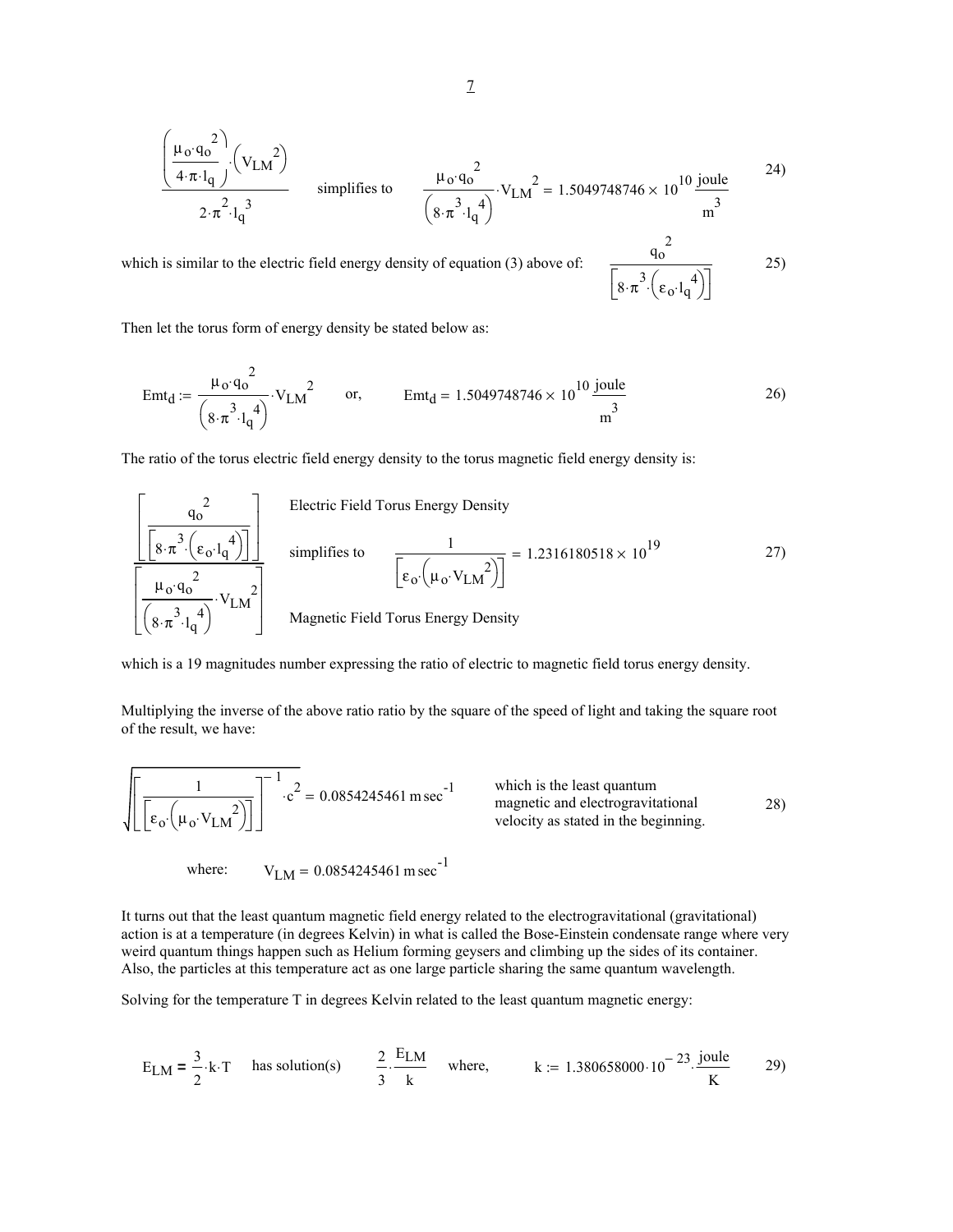Then: 
$$
T_{LM} := \frac{2}{3} \cdot \frac{E_{LM}}{k}
$$
 or,  $T_{LM} = 3.209794796 \times 10^{-10} K = 321 \text{ pico Kelvins.}$  30)

A Helsinki group reportedly has recently reached the vicinity of 100 pico Kelvins. Electrogravitational effects may quite likely appear at or near the above temperature since it represents the least quantum electrogravitational energy posited not only by this paper but other work as presented by myself previously at the above named website. This includes geysering of Helium as well as crawling up and out of the container. Also, the repulsion of magnetic fields may be expected if the magnetic field is of the open form and not part of a torus geometry which is the closed standing wave field in the superfluid condensate temperature range. It is even possible that a least quantum phonon energy less than  $E_{LM} = m x V_{LM}^2$  may shed  $V_{LM}$  and convert to mass only since  $V_{LM}$  is the absolute lower limit of angular momentum.

As in the manner of equations (8) and (10) above, we will solve for the Poynting vector  $S_{LM}$  related to the magnetic energy density x c. Then, area x time yields an energy equal to the electrogravitational energy,  $E_{LM}$ .

$$
S_{LM} := \text{Emt}_{d} \cdot c \cdot \alpha
$$
  $S_{LM} = 3.2924206157 \times 10^{16} \frac{\text{watt}}{\text{m}^2}$  (31)

Area x time gate of  $S_{LM}$ :  $E_{SLM} = (S_{LM}) \cdot t_e \cdot \pi \cdot l_q^2$   $E_{SLM} = 6.6474433496 \times 10^{-33}$  joule 32)

Finally: 
$$
\frac{E_{LM}}{E_{SLM}} = 0.9999999918
$$

This may also be the secret as to why the Great Pyramid has a  $4/\pi$  ratio of the height to  $1/2$  the length of the base. It is suggested that it may be of interest to measure the energy available from a good conductor stretched from the base of the pyramid to its apex. Especially a superconductor.

The electrogravitational force between two electrons separated by the first energy shell (n1) radius of the Bohr H1 atom is given as:

$$
F_{EG} := \left(\frac{E_{SLM}}{l_q} \cdot \alpha^2\right) \cdot \mu_o \cdot \left(\frac{E_{SLM}}{l_q} \cdot \alpha^2\right) \qquad F_{EG} = 1.9829731165 \times 10^{-50} \text{ newton} \cdot \frac{\text{henry}}{\text{m}} \cdot \text{newton} \qquad 34)
$$

The above equation shows that  $E_{SLM}$  is equal to  $E_{LM}$ . This implies that the gravitational frequency that shows up to an observer is extremely close to what is called the Schuman frequency between 7.83 and 8.00 Hz. This is perhaps incorrectly *assumed* to be electrical/magnetic resonance between the ionosphere and the Earth but is actually the electrogravitational frequency  $f_{LM}$  divided by  $4/\pi$ .

$$
f_{\text{ESLM}} := \frac{E_{\text{SLM}}}{h}
$$
 or,  $f_{\text{ESLM}} \left(\frac{4}{\pi}\right)^{-1} = 7.8793092503 \text{ Hz}$   $f_{\text{LM}} \left(\frac{4}{\pi}\right)^{-1} = 7.8793091932 \text{ Hz}$  35)

The product of  $4/\pi$  times  $4/\pi$  yields a number extremely close to what is called the Golden Ratio. Then it is suggested by above result that the action of gravity embodies the structure of the geometry connected to the ubiquitous Golden Ratio found in most all processes involving natural growth.

Eq. 19 above is the open field in deference to a standing wave torus structure connected with the quantum ohm which does not radiate electromagnetically and is considered to be a closed field. The open field is connected to the free space resistance which is connected to electromagnetic radiation.

$$
S_{rad} := Em_d \cdot c \cdot \alpha
$$
  $S_{rad} = 2.5858611047 \times 10^{16} \frac{\text{watt}}{\text{m}^2}$   $36)$